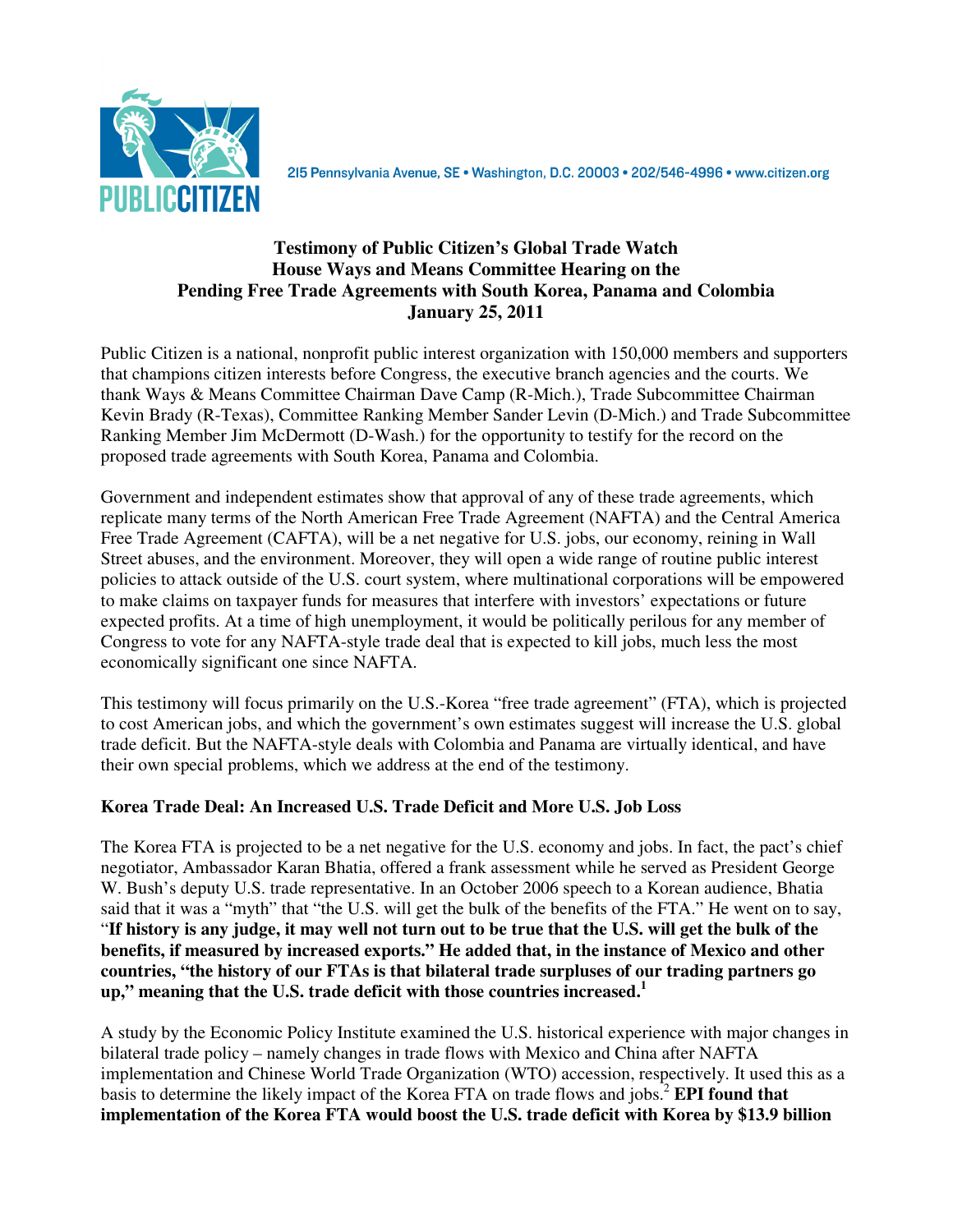**over the next seven years.<sup>3</sup> This rise in the trade deficit, in turn, would cost the U.S. economy about 159,000 net jobs.<sup>4</sup>** This is equivalent to losing 90 percent of the manufacturing jobs in Detroit.<sup>5</sup>

Public Citizen conducted a similar exercise in our report "Lies, Damn Lies and Export Statistics: How Corporate Lobbyists Distort Record of Flawed Trade Deals," available at: http://bit.ly/bx3JJn. Examining the relative export growth record to the broader set of America's 17 FTA partners, we found that **American exports to FTA countries have on the whole grown at less than half the pace of U.S. exports to countries with which we do not have such pacts. If the difference between the FTA and non-FTA export growth rates for goods for each year were to be put in dollar terms, the total U.S. FTA export "penalty" would be \$72 billion over the past decade.<sup>6</sup>** 

The U.S. International Trade Commission (USITC), an independent federal body that analyzes the likely effects of trade agreements for Congress and the executive branch, made projections of the effects of the Korea FTA based on a mathematical model of the global economy (a computable general equilibrium [CGE] model). **The USITC found that the Korea FTA would result in an increase in the total U.S. goods trade deficit of between \$308 million and \$416 million.<sup>7</sup>** Imports are projected to increase by \$5,100 million to \$5,692 million, and exports will increase by \$4,792 million to \$5,276 million.

The December 2010 supplemental deal – which extended the time period for but did not eliminate the tariff phase-out for certain autos and trucks – does not alter these findings. That is because the USITC model looks at the change in trade flows when the agreement is fully implemented and tariffs are fully phased out. Given that the supplemental agreement did not alter ultimate tariff elimination, but only altered timelines for cuts, it does not alter the USITC findings of an increased U.S. trade deficit.

In announcing his intentions to send the Korea FTA to Congress, Obama said, "I am very pleased that the United States and South Korea have reached agreement on a landmark trade deal that is expected to increase annual exports of American goods by up to \$11 billion and support at least 70,000 American jobs."<sup>8</sup> A fact sheet that accompanied the release said, "With the U.S. International Trade Commission (ITC) estimating that the tariff cuts alone in the U.S.-Korea trade agreement will increase exports of American goods by \$10 billion to \$11 billion, advancing this agreement will secure the tens of thousands of American jobs supported by those exports."<sup>9</sup>

*"If you want a trade policy that helps employment, it has to be a policy that induces other countries to run bigger deficits or smaller surpluses. A countervailing duty on Chinese exports would be job-creating; a deal with South Korea, not."* 

*-* Paul Krugman, "Trade Does Not Equal Jobs," The New York Times, Dec. 6, 2010

President Obama's use of the term "support" is critical, as noted in a *New York Times* story, "Few New Jobs Expected Soon from Free-Trade Agreement with South Korea."<sup>10</sup> At issue is the net total job impact. However, the figure Obama cites likely only reflects the ITC's projected gains of \$10 billion to \$11 billion in U.S. exports to Korea.<sup>11</sup> It is likely that Obama's jobs number was then derived by multiplying the estimated gain in

bilateral exports by an exports-to-jobs ratio without including the estimated increase in imports. A recent International Trade Administration report estimated that every \$150,000 in U.S. exports supports one American job.<sup>12</sup> Applying this exports-to-jobs ratio to the ITC figure yields an estimate of 66,667- 73,333 jobs. This notably does not include the other side of the calculation – U.S. jobs lost to imports.

It is misleading to discuss just exports when examining the potential economic and jobs impact of trade agreements. Just as greater exports tend to support more jobs, greater imports tend to eliminate jobs – all else being equal. **The 70,000 figure ignores the USITC's import estimates entirely. If we were to account for the effects of imports, use this same method of jobs calculation and consider the**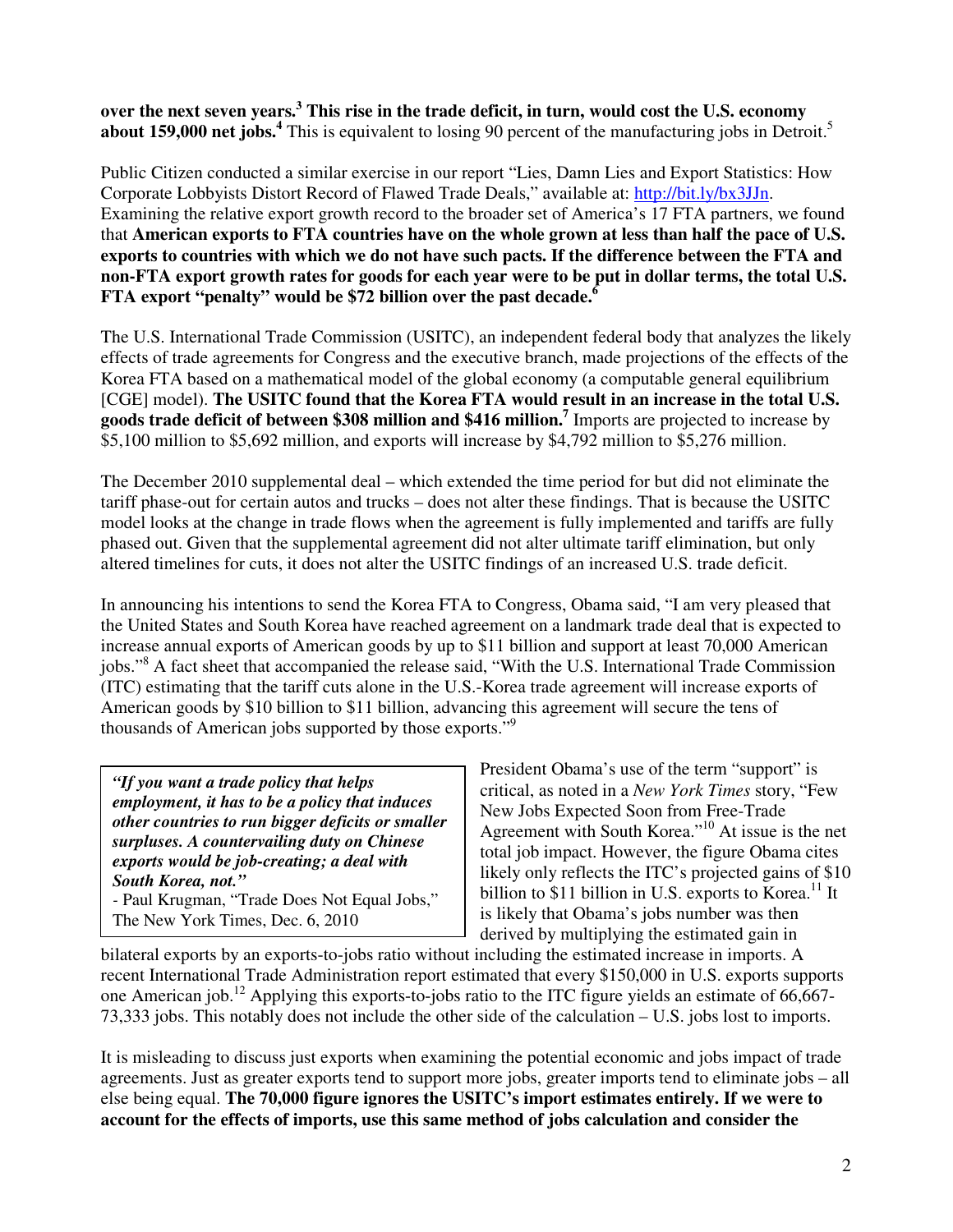**USITC's estimate of the effect of the Korea FTA on the U.S. global trade balance (available on Table 2.3 on page 2-14 in the USITC report), we would find that the Korea FTA would cause a net loss of U.S. jobs, since the trade deficit will increase by \$308-416 million.** Even if only the USITC's projections on the bilateral trade flows with Korea were to be considered, more than 60 percent of the job gains from exports would be wiped out from job losses due to increased imports from Korea.

Given that the fundamental question is what the Korea FTA would mean for America's trade balance and thus jobs, it is worth understanding the seemingly conflicting data in the USITC report. At first glance the USITC study seems to suggest that the U.S. trade balance in goods (also known as merchandise) will improve by \$3.3-4.0 billion because this is the projected change in the bilateral trade balance with Korea. However, due to the way that bilateral trade pacts affect global trade flows, the Korea FTA's results for overall U.S. trade balance in goods are dramatically different from the change in the bilateral balance with Korea. Chapter 2 of the USITC report explains: "The last row in table 2.3 reports the simulated changes in total U.S. trade in sectors analyzed in this simulation. Total U.S. exports of these commodities is expected to be higher by \$4.8–5.3 billion, and total imports of commodities in this analysis is expected to be higher by \$5.1–5.7 billion."<sup>14</sup> **Subtracting the import figures from the exports figures reveal that the USITC study predicts the total U.S. trade deficit in goods will increase by between \$0.3 billion and \$0.5 billion under the FTA.** This finding in sum is that the effect of *trade diversion* on U.S. exports is greater than the effect on U.S. imports, so the U.S.

trade balance with the world (including Korea) will worsen after the FTA goes into effect, but the balance with Korea alone improves. **The bottom-line USITC finding of an increased U.S. trade deficit contradicts Obama's stated purpose for passing the FTA – to promote his goal of doubling exports to create two million jobs.** 

**The USITC study of the Korea agreement indicates that jobs may be lost in many high-wage industries, including auto manufacturing and electronics manufacturing.** The average hourly earnings of workers in the electronic equipment manufacturing industry, projected to lose a significant number of jobs, were  $$30.38$  in 2008.<sup>15</sup> This was 40.5 percent greater than the average hourly earnings of all workers

| <b>Table 1: USITC Estimates of Trade Balance</b><br><b>Effects of Korea FTA, Selected Industries</b> |                                                     |             |
|------------------------------------------------------------------------------------------------------|-----------------------------------------------------|-------------|
|                                                                                                      | Change in U.S.<br>global trade<br>balance (millions |             |
|                                                                                                      |                                                     | of dollars) |
|                                                                                                      | Low                                                 | High        |
| Motor vehicles and parts                                                                             | (\$531)                                             | (\$708)     |
| Other transportation<br>equipment                                                                    | (\$340)                                             | $(\$293)$   |
| Electronic equipment                                                                                 | (\$790)                                             | (\$762)     |
| Metal products                                                                                       | (\$169)                                             | (\$187)     |
| <b>Textiles</b>                                                                                      | (\$169)                                             | (\$190      |
| Apparel                                                                                              | $($ \$56)                                           | (\$74       |
| Iron-containing metals                                                                               | $($ \$65)                                           | (\$75       |
| Total                                                                                                | (\$2,120                                            | (\$2,289    |

employed in the private sector.<sup>16</sup> Table 1 shows what is driving these declines in employment in these industries: large rises in the trade deficit in these sectors, totaling up to \$2.3 billion for motor vehicles and parts, other transportation equipment, electronic equipment, metal products, textiles, apparel and iron-containing metals.

Table 1, above, displays the USITC's estimates of the trade balance impact upon a few sectors of the U.S. economy where it projects the FTA will cause deficits: motor vehicles, electronic equipment, "other transportation equipment," iron, metal products, textiles and apparel. The USITC developed ranges for the statistically likely FTA effects, which are the "low" and "high" estimates in Table 1.

**The auto manufacturing industry may lose a significant number of workers due to the FTA. Indeed, the Korea Automobile Manufacturing Association (KAMA) celebrated the December 2010 supplemental deal in the following terms: "The deal wiped off uncertainties in the world's largest automobile market and is forecast to drive up South Korean automakers' market share in the U.S. ... Small and mid-size auto parts makers will also benefit from the elimination of**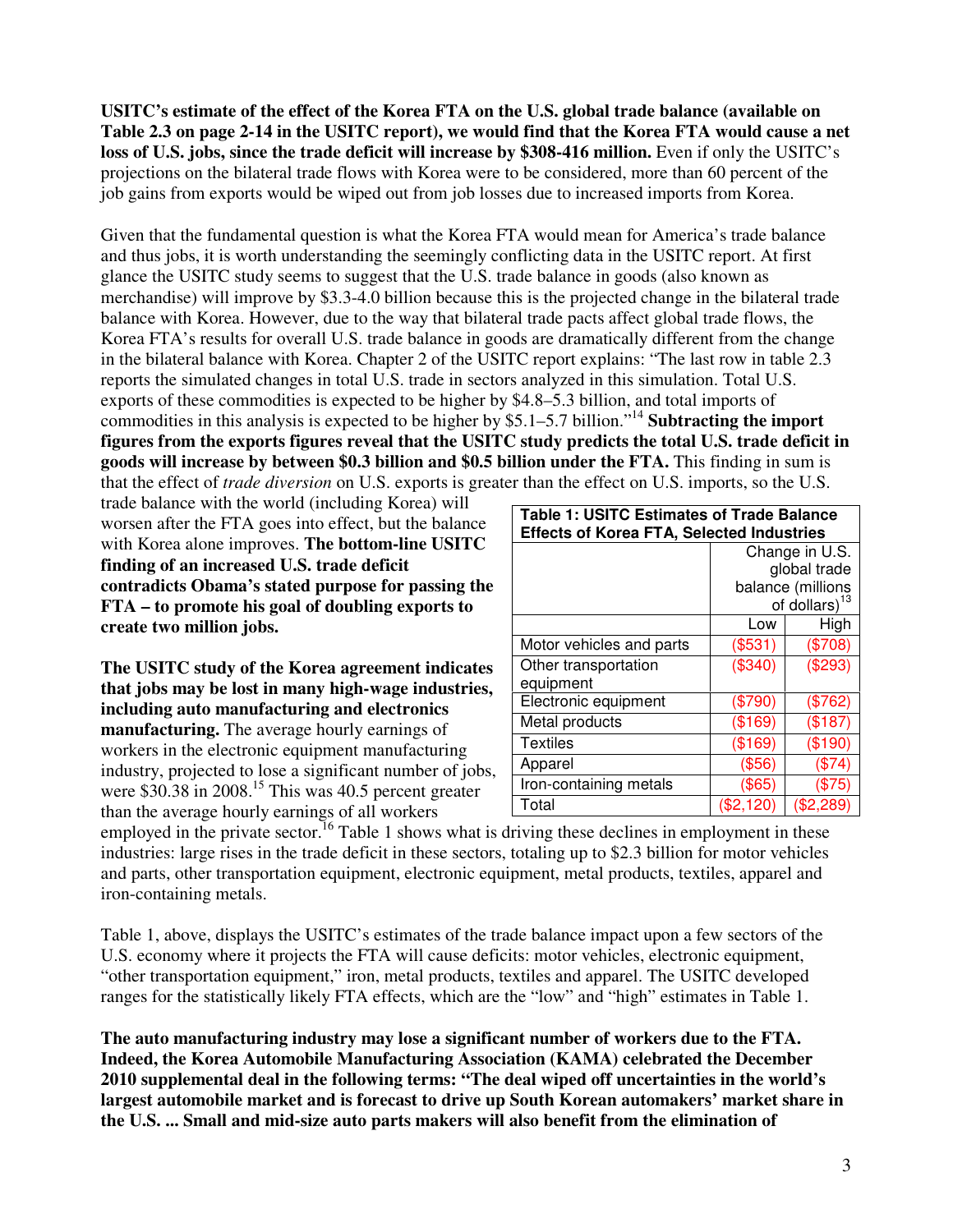# **tariffs."<sup>17</sup> The USITC study projected that once tariffs are phased out, the sizable bilateral trade deficit with Korea in autos and auto parts (Korean sent 500,000 autos here in 2010 while the U.S. exported less than 6,000 to Korea<sup>18</sup>) would increase by up to \$1.3 billion.<sup>19</sup>**

Koreans have not been purchasers of foreign cars. Given both strong "Buy Korean" social preferences and various non-tariff barriers, total import penetration is four percent. To try to expand U.S. exports to Korea, the supplemental negotiations concluded in December 2010 included a four-year waiver of Korean auto fuel efficiency and emission standards for U.S. imports as well as a waiver of Korean auto safety standards for up to 25,000 U.S. autos per U.S. Big Three maker – if there were demand for such cars. (That is to say that there is no guaranteed access for 75,000 additional U.S. cars.) Other Korean policies identified by the industry and the United Auto Workers as posing significant non-tariff barriers were not waived.

Further, the low 35 percent domestic content rule for vehicles to obtain duty-free treatment was not altered, meaning Korean assembled vehicles containing 65 percent Chinese and other inputs would gain duty-free entry into the U.S. market. (Korea's FTA with the European Union requires 55 percent domestic content to obtain favorable tariff treatment and NAFTA requires 50 percent.) The elimination of U.S. auto and truck tariffs and the low rule of origin requirements raise the question of whether Korean auto firms now producing cars in the United States would continue their operations. The average hourly earnings of American workers in the auto industry was \$23.61 in 2008, 9.2 percent greater than the average hourly earnings of all workers employed in the private sector  $(\$21.62)$ .<sup>20</sup> According to the U.S. Bureau of Labor Statistics (BLS), total hourly compensation per worker, which includes both wages and benefits, was \$36.35 for American workers in the auto sector and \$23.30 for Korean workers in the auto sector in 2007, so compensation for American auto workers is about 56 percent higher.<sup>21</sup>

Interestingly, the USITC predicted that, were the Korea FTA implemented, there would be an absolute decline in the total value of exports in some manufacturing sectors, including electronic equipment, other transportation equipment and iron-containing metals, not just a worsening of the balance. For example, total U.S. exports of electronic equipment are expected to decline by \$293 million to \$381 million.<sup>22</sup> This is a particularly troubling development, since high-tech jobs are often touted as being the "jobs of the future."

The unfavorable U.S. employment effects of the Korea FTA projected by the USITC model can be thought of as the *minimum* level of employment displacement and trade deficit increase that the pact might bring about, given that past USITC projections have been overly optimistic. For example, a 1999 USITC study using roughly the same model estimated that China's WTO accession tariff offer would increase the U.S. trade deficit with China by only \$1 billion dollars.<sup>23</sup> In reality, the trade deficit with China skyrocketed by \$167 billion between 2001 and 2008.<sup>24</sup> Although China's WTO accession alone (and the favorable trade treatment that came with it) likely did not cause the entirety of the huge rise in the deficit with China, it almost certainly contributed more than the ITC's projected \$1 billion dollars.

### **Lack of currency manipulation disciplines mean agriculture could also lose out**

Proponents of the Korea FTA are advocating for its congressional passage by highlighting prospective gains for the U.S. agricultural sector related to tariff cuts. However, especially given Korea's past history of significant currency manipulation, it is worth noting that if Korea again devalued its currency, it could effectively cancel the benefits of the tariff cuts. Unfortunately, despite calls from various U.S. economic sectors to include safeguards against such devaluations,<sup>25</sup> the Korea FTA does not provide for penalties or adjustments if one party deliberately undervalues its currency. In other words, the new market access in Korea being promised by various government officials and agribusiness trade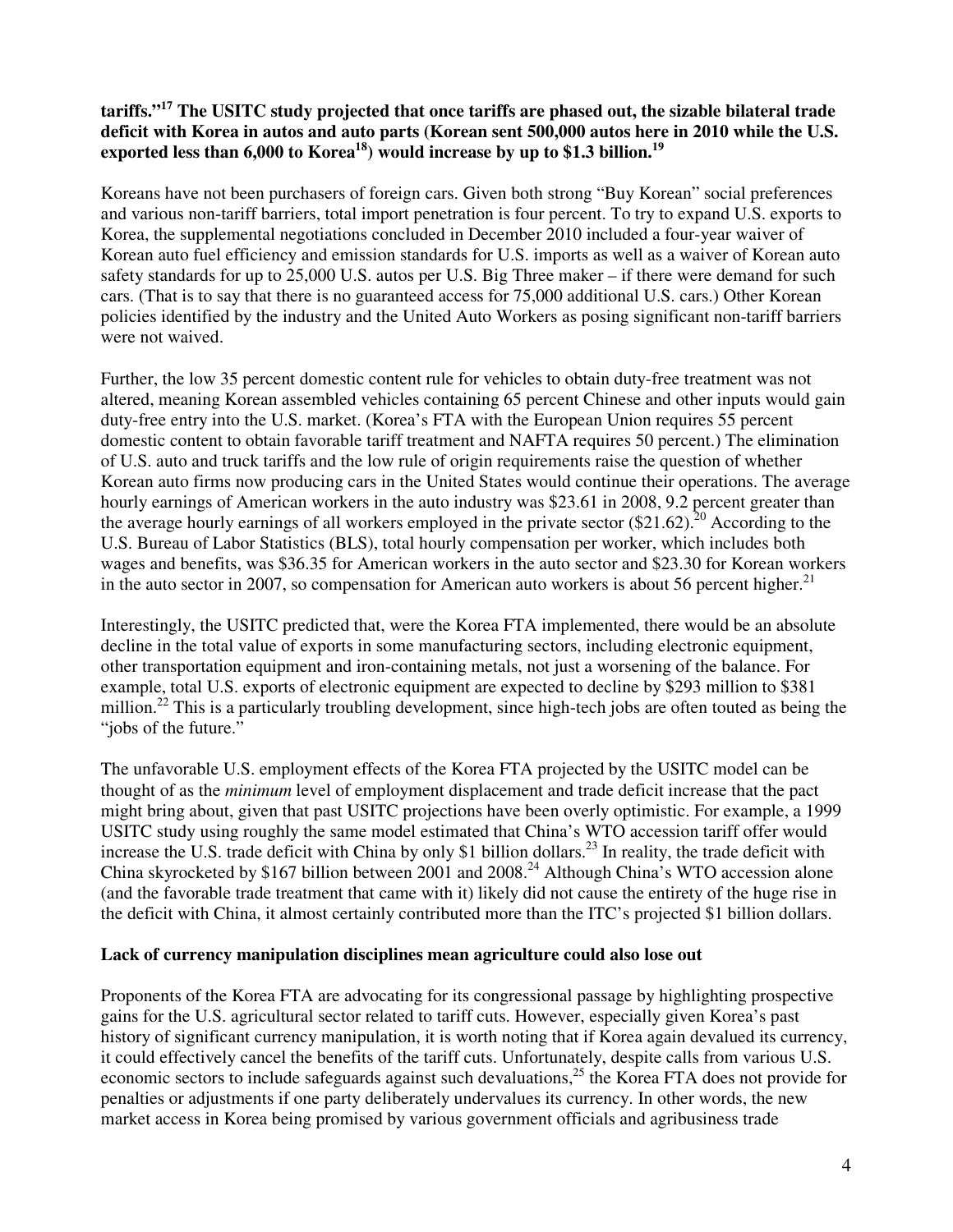associations aimed at persuading farm state legislators to support the FTA could well turn out to be completely hollow.

Historically, Korea has been a chronic currency manipulator. Korea is one of only three countries (China and Taiwan being the others) that have ever been placed on the Treasury Department's list of currency manipulators.<sup>26</sup> During the mid to late 1980s, the Korean won was undervalued against the dollar by about 60 percent, meaning that all U.S. goods exported to Korea faced a barrier equivalent to a tariff of about 60 percent.<sup>27</sup> Korea's deliberate effort to keep its currency undervalued during this time prompted the Treasury Department to place it on the 1988 currency manipulators list.<sup>28</sup> In the early 1990s the value of the Korean won shifted so it was no longer undervalued, but in the late 1990s Korea rapidly acquired foreign exchange reserves and the won again became severely undervalued against the dollar by about 50 percent. $^{29}$ 

**If Korea again reverts to strategically undervaluing its currency to boost exports and reduce imports following implementation of the FTA tariffs cuts, for instance by again devaluing by 50 percent, then the FTA tariff cuts combined with the 50 percent devaluation of the Korean won would result in a net effective** *increase* **in Korean agricultural tariff equivalents of: 12 percent for beef; 25.2 percent for non-beef meat products; 46.7 percent for other animal products; 18.2 percent for vegetables, fruit, and nuts; 10.4 percent for dairy products; and 40 percent for miscellaneous food products.** 

Such currency devaluation following FTA implementation has happened in the past. A year after NAFTA went into effect, Mexico suddenly devalued its currency by 50 percent.<sup>30</sup> The devaluation of the peso negated NAFTA's tariff cuts, as noted by a former World Bank Chief Economist who wrote, "Nonetheless, it must be recognised that the real depreciation of the peso [in 1994], given its magnitude, was a larger influence on trade than was the entry into NAFTA. This is because the total reduction in tariffs at the end of 15 years would average only 10 per cent, in contrast with the 50 per cent real depreciation."<sup>31</sup> Due to the peso devaluation, American products became much more expensive for Mexican consumers, and U.S. agricultural exports suffered. For example, U.S. exports of beef and pork to Mexico in the first three years of NAFTA were 13 and 20 percent lower, respectively, than beef and pork exports in the three years before NAFTA was enacted.<sup>32</sup> Members of Congress should consider the NAFTA experience before making optimistic claims about supposed benefits to the beef and pork industries under the Korea FTA.

### **FTA Investment Terms a Threat to the Public Interest and Reining in Wall Street**

The Korea trade deal's Investment Chapter 11 text includes private investor-state enforcement of extraordinary new substantive FTA-granted property rights with respect to a broadly defined array of investments, including in financial services. **Combining investor-state private enforcement with the Korea FTA's expansive substantive foreign investor and financial service terms would provide Korean firms operating in the United States greater rights than provided to domestic firms and investors under U.S. law** as interpreted by the U.S. Supreme Court. This would violate Congress' requirement that FTAs provide foreign firms "no greater rights."

Investor-state enforcement is not necessary or appropriate between two developed countries with well established rule of law and sound court systems. The ostensible purpose of the mechanism is to provide U.S. investors a stable investment environment, and the ability to adjudicate problems in countries without reliable domestic courts. This system is not even arguably necessary between two stable democracies with well-functioning court systems. The U.S.-Australia FTA did not include private investor-state enforcement.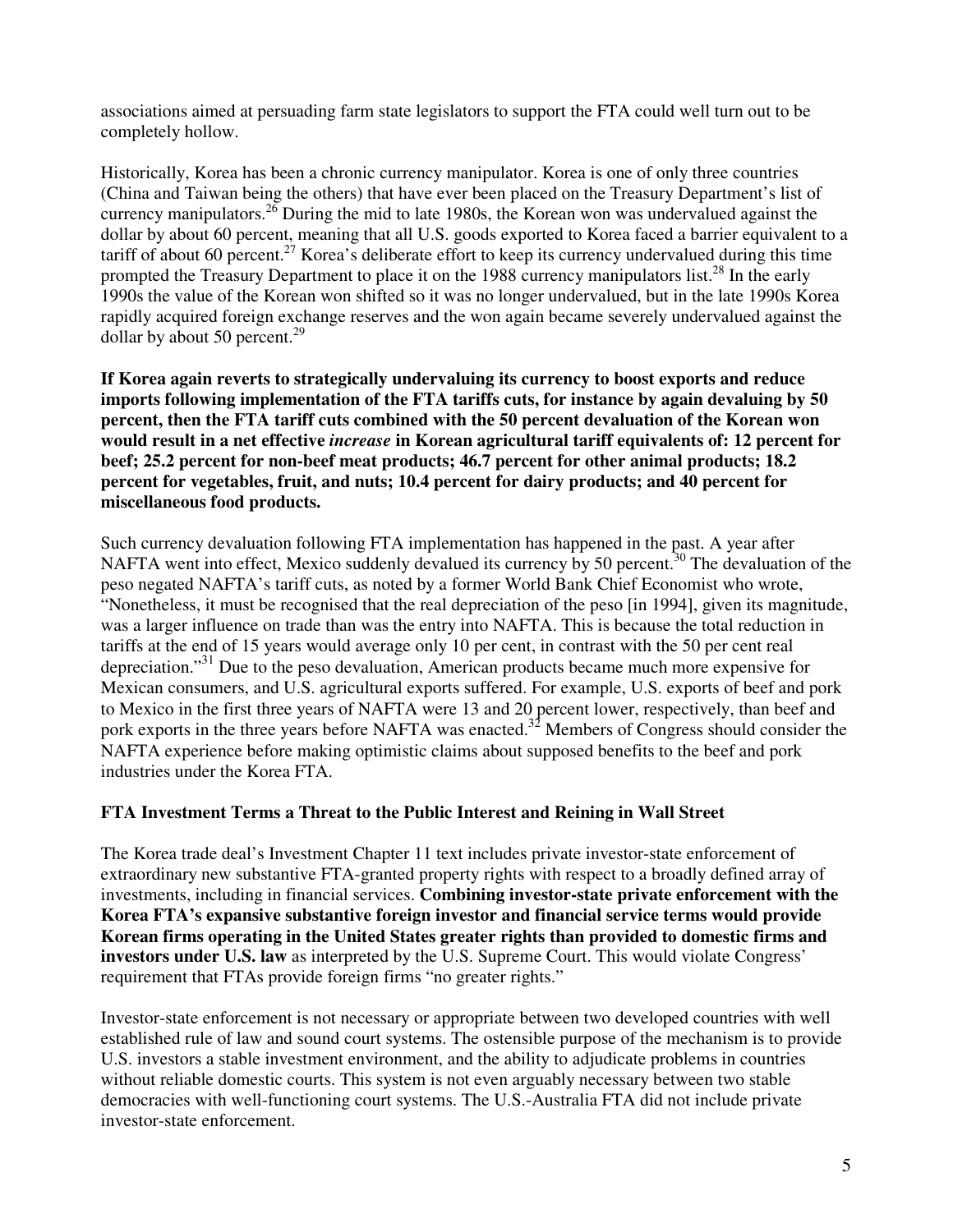The Korea FTA text would allow foreign investors to demand compensation from the U.S. government in foreign tribunals for "regulatory takings" and other claims that would not be allowed under U.S. law. The FTA definition of investment to which the new rights apply extends beyond U.S. law. It includes investment agreements between a government and a foreign firms with respect to natural resources, certain procurement construction activities and more; investment authorizations; enterprises; shares, stock, and other forms of equity participation in an enterprise; bonds, debentures, other debt instruments, and loans; futures, options, and other derivatives; turnkey, construction, management, production, concession, revenue-sharing, and other similar contracts; intellectual property rights; licenses, authorizations, permits, and similar rights conferred pursuant to domestic law; and other tangible or intangible, movable or immovable property, and related property rights, such as leases, mortgages, liens, and pledges. Moreover, the FTA text's "denial of benefits" language provides a loophole that could allow Korean subsidiaries of U.S. firms to use their status as "Korean entities" to challenge U.S. laws in foreign tribunals.

Past U.S. FTAs with investor-state enforcement have been with developing countries, except for Canada under NAFTA. This has reduced the prospects for challenges of U.S. laws somewhat, given relatively few investors from such countries operate within the United States. In contrast, the Korea FTA would be the first FTA since NAFTA with a major capital exporter that includes investor-state arbitration. This creates a much greater likelihood that U.S. state and federal laws would be challenged in foreign tribunals, exposing U.S. taxpayers to potential large new liabilities and threatening to undermine important public interest policies. According to Uniworld, the leading proprietary source on Foreign Direct Investment, there are roughly 80 Korean corporations with around 270 establishments now in the United States.<sup>33</sup> There are also hundreds of U.S. establishments in Korea that the FTA would newly empower to challenge Korean public interest laws in foreign tribunals.

To date, Canada under NAFTA is the only other developed, capital exporting country with which the United States has such an investment agreement. Canadian firms have used NAFTA's investor-state system to attack an array of U.S. environmental, health and other policies in foreign tribunals. The United States has to date dodged the bullet on the six of these challenges in which final rulings have been issued, mainly thanks to an array of errors by the challengers. In some of these cases, substantial amounts of U.S. taxpayer dollars were wasted defending lengthy cases that would not have been allowed in U.S. courts. Many millions in outstanding cases remain. This includes a \$340 million challenges to the 1998 U.S. Tobacco Settlement and a Canadian drug firm disputing a patent issue already decided by the U.S. Supreme Court.<sup>34</sup>

Excluding investor-state from the Korea FTA was of special concern to the bipartisan National Conference of State Legislatures (NCSL), which wrote: *"Since South Korea is a sophisticated and developed trading partner, NCSL does not believe that an investor-state chapter should be negotiated into the U.S.-Korea FTA for fear that similar abuses may arise. Until we have further refined the FTA investor-state language to protect state sovereignty and federalism, we fear that it may be more dangerous to include revised yet still flawed investor-state language in the U.S.-Korea FTA than to forego the provision all together."*<sup>35</sup>

**The FTA's Financial Services chapter reflects the pro-deregulation mentality that helped foster the worst financial crisis since the Great Depression. More than other FTAs, it has been justified for its role in pushing financial liberalization and deregulation.** Bush administration fact sheets note: "The Financial Services Chapter of the United States-South Korea Free Trade Agreement … is a groundbreaking achievement, providing more extensive provisions related to financial services than ever before included in a U.S. FTA."<sup>36</sup> Citigroup's Laura Lane, co-chair of the U.S.-Korea FTA Business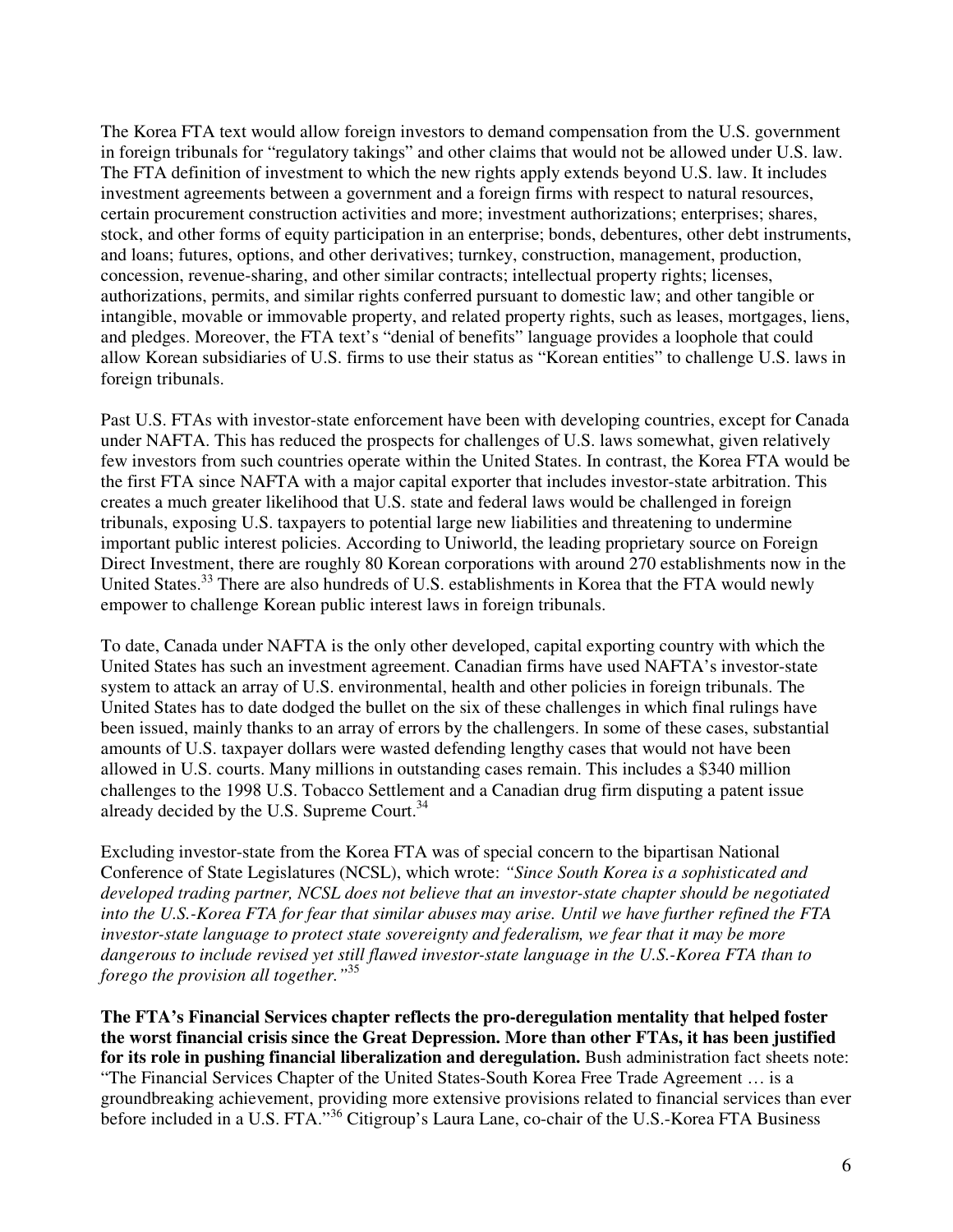Coalition, stated that "it is the best financial services chapter negotiated in a free trade agreement to date."<sup>37</sup> Does Congress want to support financial services policies celebrated by an administration and firm that wrecked the economy?

The FTA's financial provisions are especially troubling in the U.S.-Korea context. The U.S. Congress and the Korean parliament have implemented new financial regulations that could conflict with the FTA. The FTA's Financial Services chapter reads in the investor-state enforcement mechanism established in the Investment Chapter – thus empowering private investor attacks on domestic financial regulation and capital controls. There are at least 74 financial corporations cross-established in the United States and Korea that would be newly empowered to use the private investor-state enforcement rights in the FTA to attack U.S. and Korean financial policies, even if the U.S. and Korean government might refrain from using FTA government-government enforcement to challenge each other's domestic laws that conflict with the FTA.

The financial services chapter conflates liberalization of the financial sector and deregulation, simply banning many forms of regulation even when rules are applied equally to domestic and foreign firms. Like the WTO, CAFTA and the Peru FTA, the Korea FTA commits its signatory countries to refrain from limiting the size of financial institutions, imposing firewalls between the sort of financial services one firm may offer, banning toxic derivatives, or controlling destabilizing capital flights and floods. At the time that the U.S. Congress has worked to reregulate the financial sector, implementing a trade agreement negotiated pre-crisis that imposes constraints on regulation with the world's  $15<sup>th</sup>$  largest economy (whose financial firms are operating here) is a breach of faith with the American public.

The FTA includes a "prudential measures" exception that unfortunately fails to protect financial stability measures. The Korea FTA prudential measures clause is much less deferential to regulators than that in NAFTA, but is identical to other FTAs negotiated by the Bush administration. It reads: "a Party shall not be prevented from adopting or maintaining measures for prudential reasons, including for the protection of investors, depositors, policy holders, or persons to whom a fiduciary duty is owed by a financial institution or cross-border financial service supplier, or to ensure the integrity and stability of the financial system. *Where such measures do not conform with the provisions of this Agreement referred to in this paragraph, they shall not be used as a means of avoiding the Party's commitments or obligations under such provisions*." This self-cancelling language undermines the use of the defense to actually protect a financial regulation: a country would only need to use this defense if its policy did not conform with the FTA. In other words, a country would only be challenged because a foreign firm or government believed it violated an FTA obligation. To restate, this circular defense measure does not provide a reliable safeguard.

### **Investment terms in Panama agreement will make fighting tax havens more difficult**

For decades, Panamanian governments have pursued an intentional tax haven strategy offering foreign banks and firms a special offshore license to conduct business.<sup>38</sup> Not only are these businesses not taxed, but they are subject to little to no reporting requirements or regulations. According to the OECD, the Panamanian government has little to no legal authority to ascertain key information about these offshore corporations, such as their ownership.<sup>39</sup> Last year, to test how simple it is to set up a shell corporation in Panama, Public Citizen assigned a 20-year old intern with no legal or accounting experience whatsoever, to set up a corporation in Panama over the telephone from the U.S. She could do so in a matter of moments. $40$ 

Because of Panamanian secrecy policies, precise numbers regarding the amount of the taxes lost to Panama do not exist. However, according to the U.S. Office of Management and Budget (OMB),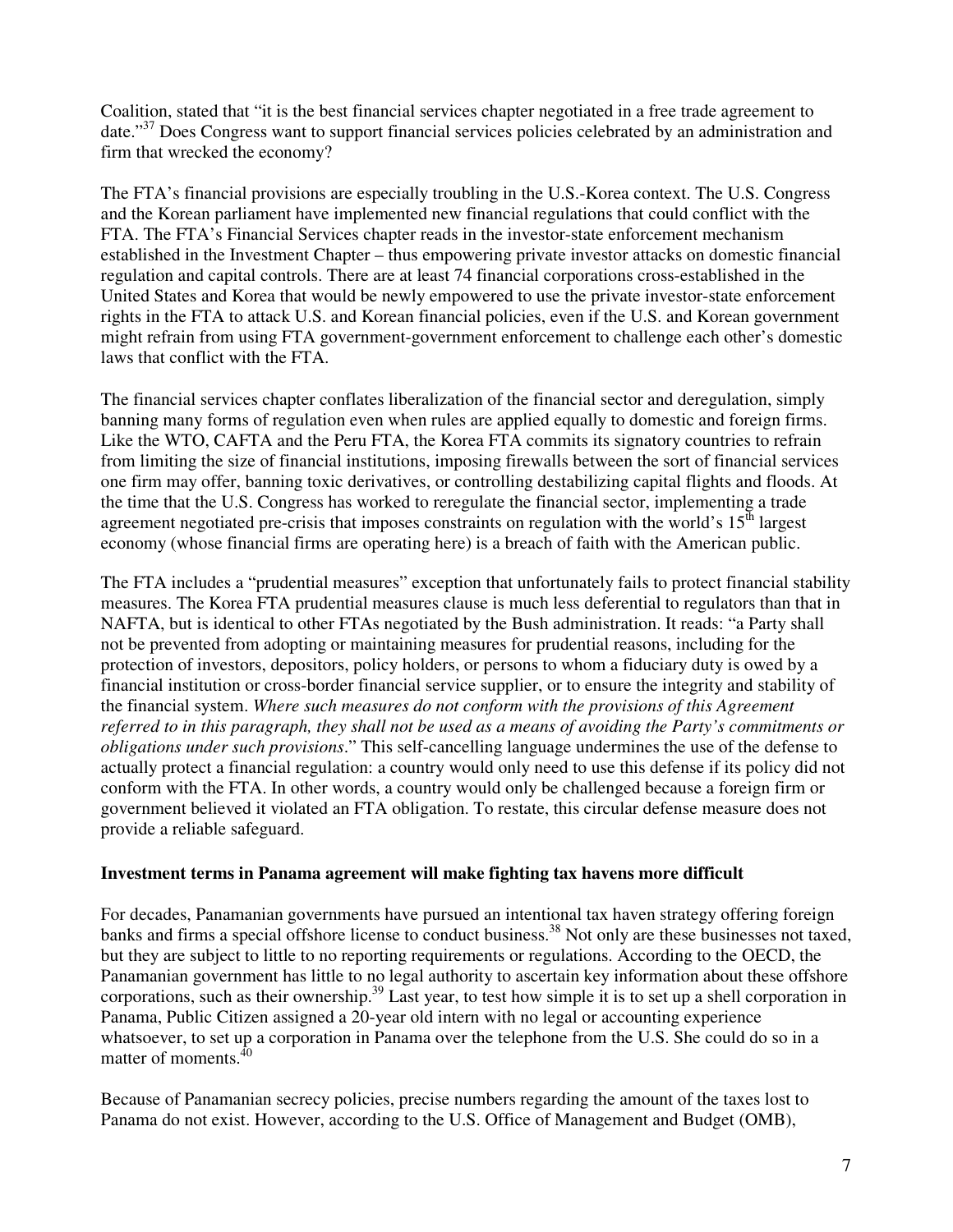eliminating tax evasion in tax havens overall could save U.S. taxpayers \$210 billion over the coming decade,<sup>41</sup> while the Senate Homeland Security Committee estimates a savings five times as great.<sup>42</sup> Since Panama is one of the world's leading tax havens, the country is likely to account for a significant share of those revenue losses, which could be used to meet other urgent policy priorities at home. The OECD reports that the secrecy protections for lawyers in Panama are so high that they could be sent to prison for revealing information about clients, even when that information *is not* protected by attorneyclient privilege.

Panama's financial secrecy practices also make it a major site for money laundering from throughout the world. According to the U.S. State Department, "Panama is a major logistics control and trans-shipment country for illegal drugs… major Colombian and Mexican drug cartels as well as Colombian illegal armed groups use Panama for drug trafficking and money laundering purposes… the funds generated from illegal activity are susceptible to being laundered through" Panamanian banks, real estate projects, and more. $43$ 

In late November, the Obama administration signed a tax information exchange agreement (TIEA) with Panama that does not require Panama to automatically exchange information with U.S. authorities about tax dodgers, money launderers and drug traffickers. In the TIEA protocol, Panama gave itself until the end of 2011 to make domestic legal changes to facilitate the non-automatic information sharing envisioned by the TIEA – which will only cover responses to specific, case-by-case requests after U.S. authorities have already obtained and provided to Panama a great deal of information about potential wrongdoers. The OECD's tax watchdogs stated that they would not give Panama the peer review seal of approval until there was sufficient time to see how well Panama's recent flurry of new tax reform commitments worked in practice. And certainly – before voting on any FTA – those in the U.S. Congress who have long raised concerns about Panama's financial secrecy will want to be able to verify that newly announced changes in Panama's policy are resulting in real changes in practice.

Finally, the U.S.-Panama FTA contains virtually identical investment and financial services provisions to the Korea FTA. In addition to all the same problems we identified above with respect to the Korea agreement, the Panama FTA would constrain one of the most important tools policymakers have in fighting financial crimes and wrongdoing – restrictions on transfers to and from the countries that provide financial secrecy like Panama. Moreover, the FTA gives the tax haven government of Panama and the 400,000 corporations registered there the new rights to challenge U.S. anti-tax haven policies for cash compensation outside of the U.S. judicial system. These are not speculative threats. Panama has actually threatened WTO cases against other countries' anti-tax haven measures.<sup>44</sup>

### **Colombia trade deal will worsen human rights**

There will never be an acceptable U.S. FTA with Colombia until a Colombian government changes the on-the-ground-reality of the country's horrific labor and other human rights abuses. It is impossible to imagine Congress approving a trade pact with extreme human rights violators Burma or Sudan. Nearly 2,850 Colombian trade unionists have been killed since 1986 – more than the rest of the world combined. Only four percent of unionist murders have been prosecuted. Over 530 unionists have been murdered during the presidencies of Álvaro Uribe (with whom the FTA was negotiated by President Bush) and his successor Juan Manuel Santos (Uribe's former defense minister).<sup>45</sup> Human rights groups have documented collusion between Colombian governments and murderous paramilitary groups on these and other issues, including forced displacement and murders of Afro-Colombians.<sup>46</sup> The pact's corporate boosters argue that it is critical to U.S. national security because it will bolster Colombia against populist governments in the region. This is severely misguided: it is precisely the damage caused by NAFTA-style policies that turns people against the U.S. and leads to the economic instability on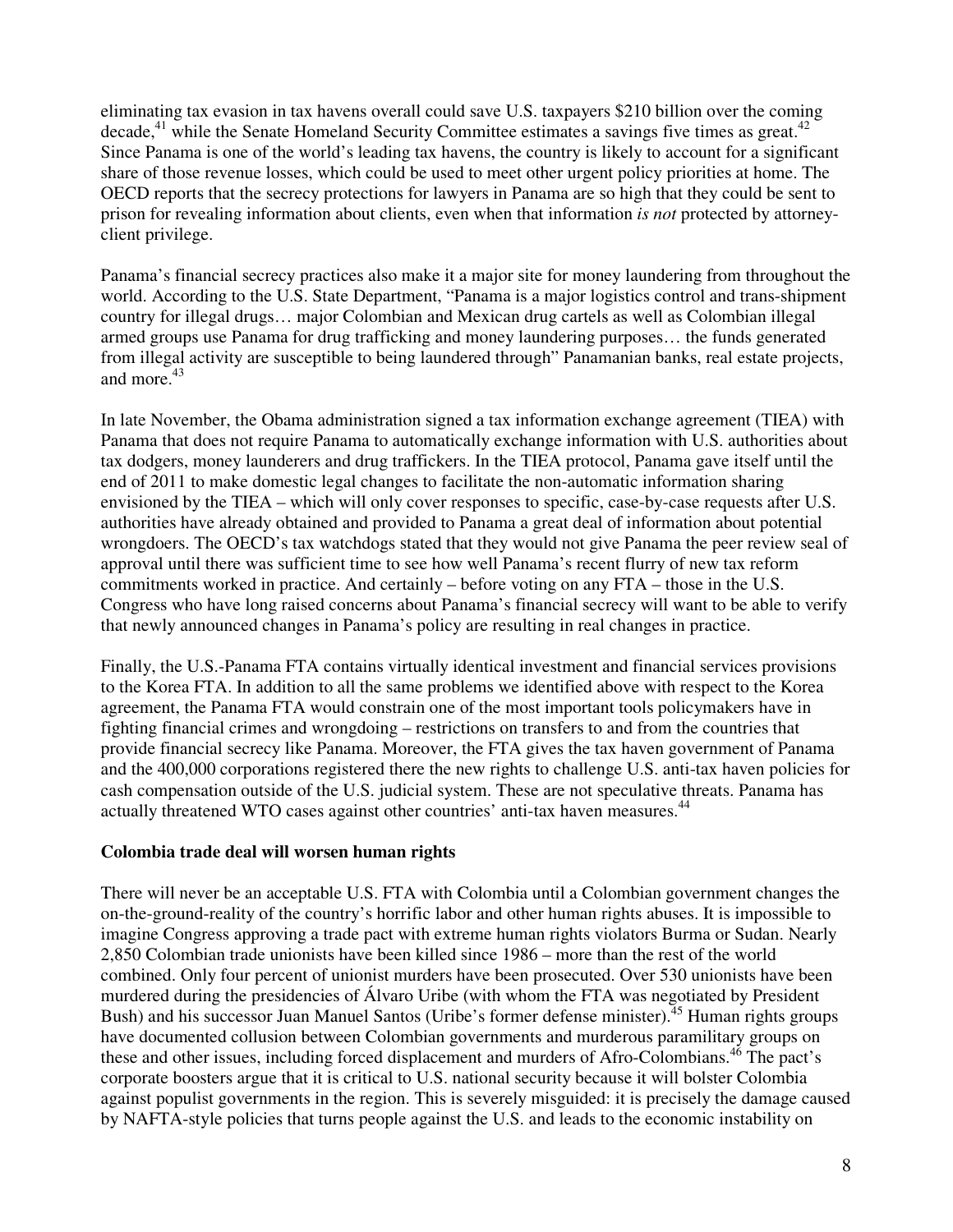which populism feeds. Moreover, once we allow brutal regimes permanent access to our market, we lose whatever leverage we might have had to improve human rights.

The Colombia FTA is a threat to regional and international security: the FTA's agricultural rules will devastate small Colombian farmers, just as NAFTA's did in Mexico.<sup>47</sup> Displaced *campesinos* would add to the over 4 million Colombians already uprooted by that country's half-century long civil war.<sup>48</sup> As the Colombian government's own agriculture ministry concluded, the FTA will eliminate 35 percent of the jobs in crucial agriculture sectors like corn, rice, beans and more. As the Colombian Government's Agriculture Ministry stated, under the FTA without agricultural protections, rural Colombians "would have no more than three options: migration to the cities or to other countries (especially the United States), working in drug cultivation zones, or affiliating with illegal armed groups."<sup>49</sup>

The Colombia FTA endangers the environment – targeting the Amazon, the lungs of the planet. The upper Amazon basin in Colombia is among the most bio-diverse areas on earth, but is also very much at risk. Deforestation, horrific pollution, and health disasters from oil production and mining are widespread already. The FTA's special foreign investor privileges empower corporations to pillage the area for timber, mineral and energy resources, and would chill direly needed efforts to protect the Amazon basin.

#### **Conclusion**

The Obama administration had a chance to change course on the failed NAFTA-style trade policies of the past by renegotiating the trade deals with Korea, Panama and Colombia to better support jobs and the public interest. They did not take advantage of that opportunity, which now puts the onus on Congress to stand up for America and reject more-of-the-same flawed trade policy.

### **ENDNOTES**

 $\overline{a}$ 

2006, Available at: http://ustraderep.gov/assets/Document\_Library/Transcripts/2006/October/asset\_upload\_file496\_9901.pdf

2 Robert E. Scott, "Trade Policy and Job Loss," Economic Policy Institute, Working Paper #289, Feb. 25, 2010a, Available at: http://www.epi.org/publications/entry/trade\_policy\_and\_job\_loss/

3 Scott, 2010a, at 9, Table 4.

7 U.S. International Trade Commission. "U.S.-Korea Free Trade Agreement: Potential Economy-wide and Selected Sectoral Effects." USITC Publication 3949. September 2007, Corrected printing March 2010, at 2-14, Table 2.3, Available at:

 $11$  USITC, 2010, at Table 2.2 on page 2-8.

<sup>12</sup> John Tschetter, "Exports Support American Jobs," International Trade Administration, International Trade Research Report No. 1, April 2010, at Table 1, Available at: http://trade.gov/publications/pdfs/exports-support-american-jobs.pdf

<sup>&</sup>lt;sup>1</sup> Remarks by Ambassador Karan Bhatia (Deputy U.S. Trade Representative) at Yonsei University, October 24,

<sup>4</sup> Scott, 2010a at 10, Table 5.

<sup>5</sup> See page 10 of http://www.bls.gov/sae/eetables/sae\_annavg109.pdf

<sup>6</sup> Travis McArthur and Todd Tucker, "Lies, Damn Lies and Export Statistics: How Corporate Lobbyists Distort the Record of Flawed Trade Deals," Public Citizen, September 2010, Table 5, at 26. Available at: http://bit.ly/bx3JJn

http://www.usitc.gov/publications/332/pub3949.pdf

<sup>&</sup>lt;sup>8</sup> Barack Obama, "Statement by the President Announcing the US-Korea Trade Agreement," White House Press Release, December 3, 2010. Available at: http://www.whitehouse.gov/the-press-office/2010/12/03/statement-president-announcing-us-korea-trade-agreement  $\frac{9}{2}$ The White House "Economic Velue of the US Korea-Trade Agreement More American Fanction Jo

The White House, "Economic Value of the US-Korea Free Trade Agreement: More American Exports, More American Jobs," December 3, 2010. Available at: http://www.whitehouse.gov/sites/default/files/fact\_sheet\_economic\_value\_us\_korea\_free\_trade\_agreement.pdf

<sup>&</sup>lt;sup>10</sup> Sewell Chan, "Few New Jobs Expected Soon From Free-Trade Agreement With South Korea", *New York Times*, December 7, 2010.

<sup>&</sup>lt;sup>13</sup> USITC, 2010, at 2-14, Table 2.3.

<sup>14</sup> USITC, 2010, at 2-13.

<sup>15</sup> U.S. Bureau of Labor Statistics, Current Employment Statistics, Available at: http://data.bls.gov/cgi-bin/dsrv?ce

<sup>16</sup> U.S. Bureau of Labor Statistics, Current Employment Statistics, Available at: http://data.bls.gov/cgi-bin/dsrv?ce

<sup>&</sup>lt;sup>17</sup> "S. Korean automakers hail KORUS FTA," Yonhap, Dec. 5, 2010.

<sup>18</sup> Sewell Chan, "U.S. and South Korea Have Reached Trade Deal," *New York Times,* Dec. 3, 2010.

<sup>19</sup> USITC, 2010, at Table 2.2.

<sup>20</sup> U.S. Bureau of Labor Statistics, Current Employment Statistics, Available at: http://data.bls.gov/cgi-bin/dsrv?ce

<sup>21</sup> ftp://ftp.bls.gov/pub/special.requests/ForeignLabor/aeind336naics.txt

<sup>&</sup>lt;sup>22</sup> USITC, 2010, at 2-14, Table 2.3.